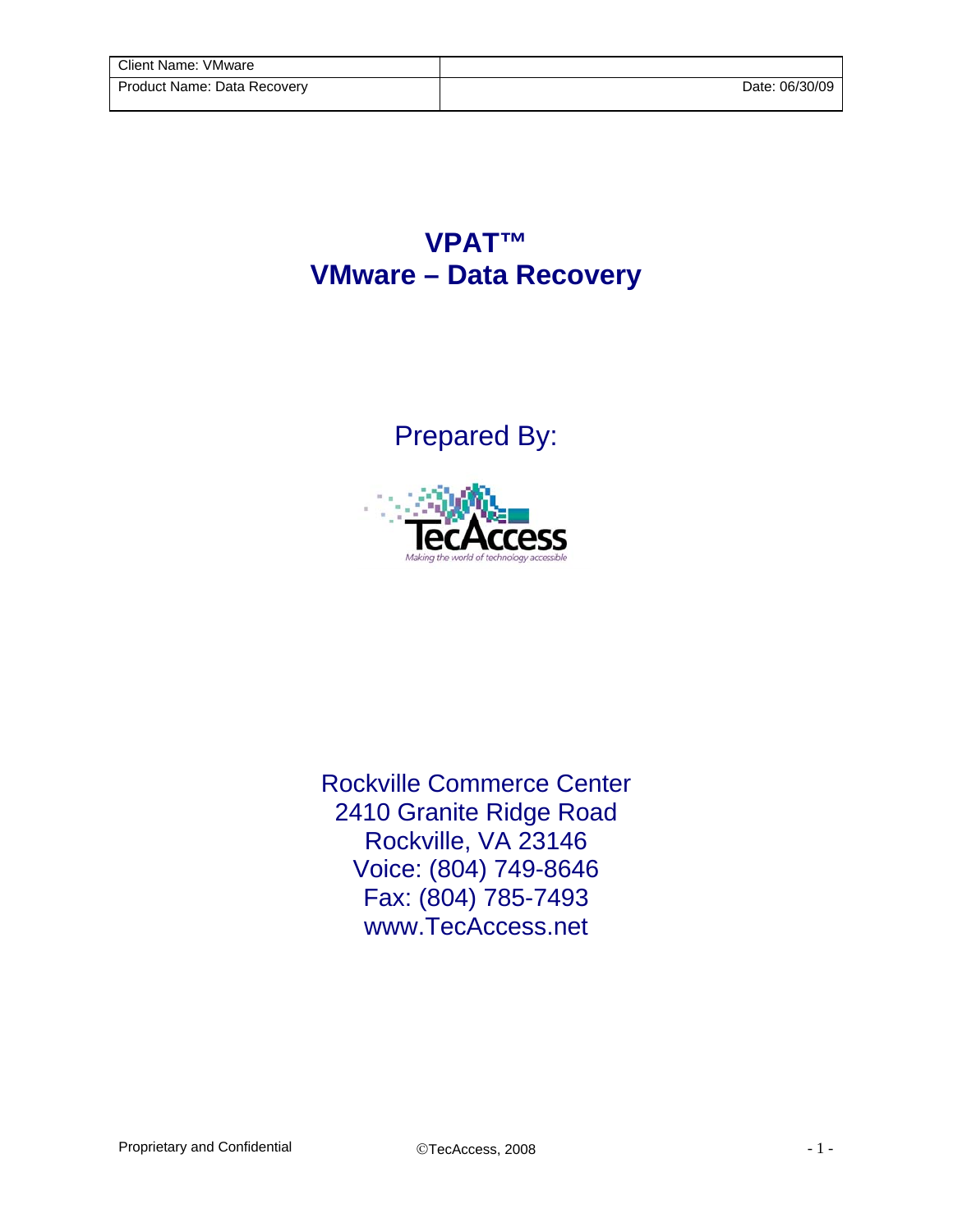## **VPAT**

**Product**: VMware - Life Cycle Manager 1.01 **Contact for more information:** http://www.vmware.com **Date:** June, 2009

| <b>Summary of Voluntary Product Accessibility Template</b>                      |                                              |                                                                |  |
|---------------------------------------------------------------------------------|----------------------------------------------|----------------------------------------------------------------|--|
| <b>Criteria</b>                                                                 | <b>Supporting</b><br><b>Features</b>         | <b>Remarks and Explanations</b>                                |  |
| Section 1194.21 Software<br><b>Applications and Operating</b><br><b>Systems</b> | <b>Supports</b><br>with<br><b>Exceptions</b> | Please refer to the attached 1194.21<br>VPAT.                  |  |
| Section 1194.22 Web-based<br>Internet Information and<br><b>Applications</b>    | <b>Not</b><br>Applicable                     |                                                                |  |
| Section 1194.23<br><b>Telecommunications Products</b>                           | <b>Not</b><br>Applicable                     |                                                                |  |
| Section 1194.24 Video and<br><b>Multimedia Products</b>                         | <b>Not</b><br>Applicable                     |                                                                |  |
| Section 1194.25 Self-contained,<br><b>Closed Products</b>                       | <b>Not</b><br>Applicable                     |                                                                |  |
| Section 1194.26 Desktop and<br><b>Portable Computers</b>                        | <b>Not</b><br>Applicable                     |                                                                |  |
| Section 1194.31 Functional<br>Performance Criteria                              | <b>Supports</b><br>with<br><b>Exceptions</b> | Please reference the attached<br>1194.21 and 1194.31 sections. |  |
| Section 1194.41 Information,<br>Documentation and Support                       | <b>Supports</b>                              | Please reference the attached<br>1194.41 section               |  |

| <b>Supporting Features (second column on VPAT)</b> |                                                                                                                                                                                  |  |
|----------------------------------------------------|----------------------------------------------------------------------------------------------------------------------------------------------------------------------------------|--|
| <b>Supports</b>                                    | Use this language when you determine the product<br>fully meets the letter and intent of the Criteria.                                                                           |  |
| <b>Supports with Exceptions</b>                    | Use this language when you determine the product<br>does not fully meet the letter and intent of the<br>Criteria, but provides some level of access relative<br>to the Criteria. |  |
| <b>Supports through Equivalent</b>                 | Use this language when you have identified an                                                                                                                                    |  |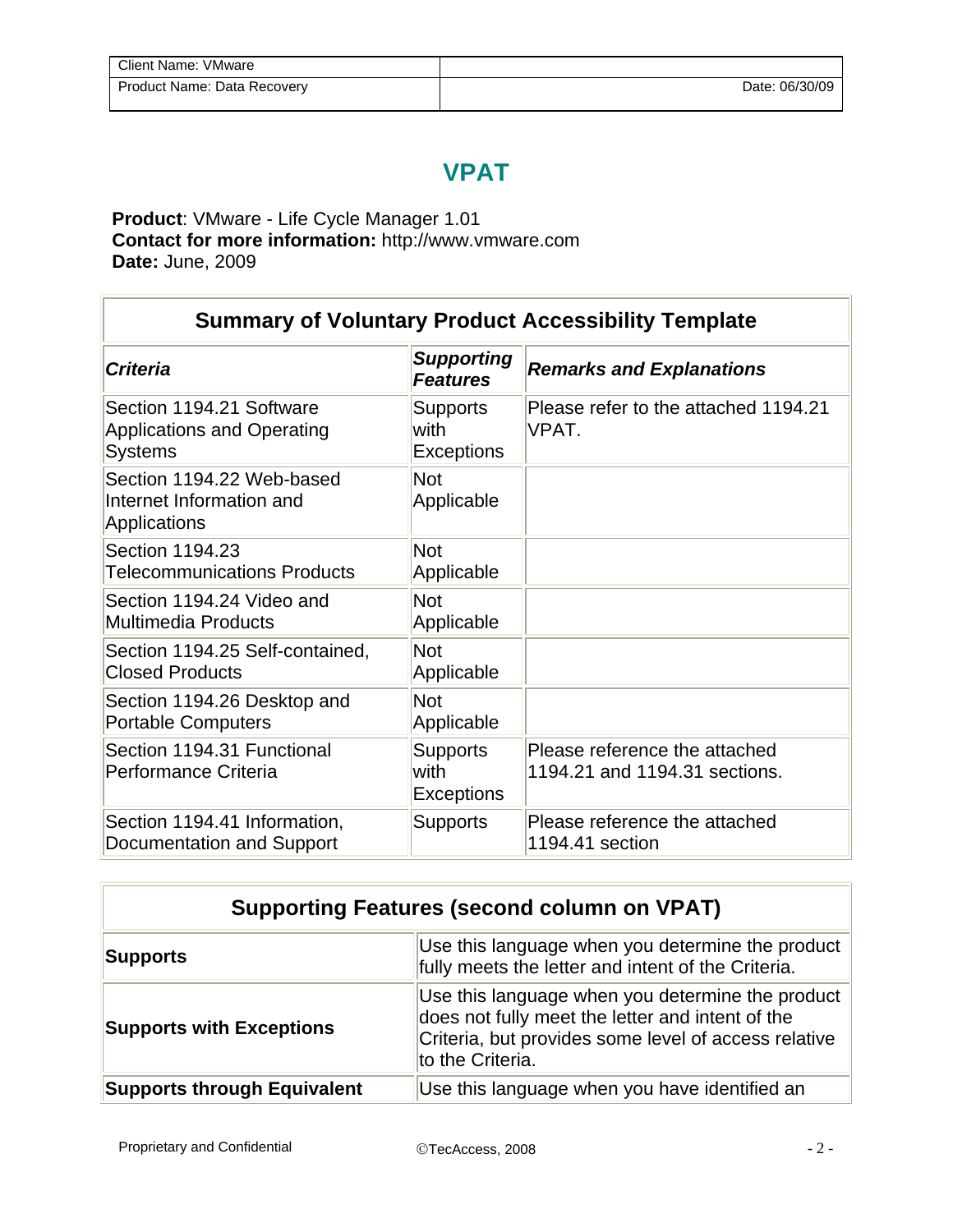| Client Name: VMware         |                |
|-----------------------------|----------------|
| Product Name: Data Recovery | Date: 06/30/09 |

| <b>Facilitation</b>                                                        | alternate way to meet the intent of the Criteria or<br>when the product does not fully meet the intent of<br>the Criteria.                                                                                                                                                                                                                   |
|----------------------------------------------------------------------------|----------------------------------------------------------------------------------------------------------------------------------------------------------------------------------------------------------------------------------------------------------------------------------------------------------------------------------------------|
| <b>Supports when combined with</b><br><b>Compatible AT</b>                 | Use this language when you determine the product<br>fully meets the letter and intent of the Criteria when<br>used in combination with Compatible AT. For<br>example, many software programs can provide<br>speech output when combined with a compatible<br>screen reader (commonly used assistive<br>technology for people who are blind). |
| <b>Does not Support</b>                                                    | Use this language when you determine the product<br>does not meet the letter or intent of the Criteria.                                                                                                                                                                                                                                      |
| <b>Not Applicable</b>                                                      | Use this language when you determine that the<br>Criteria do not apply to the specific product.                                                                                                                                                                                                                                              |
| <b>Not Applicable - Fundamental</b><br><b>Alteration Exception Applies</b> | Use this language when you determine a<br>Fundamental Alteration of the product would be<br>required to meet the Criteria (see the access board<br>standards for the definition of "fundamental<br>alteration").                                                                                                                             |

| <b>1194.21 Software Applications and Operating Systems</b> |  |
|------------------------------------------------------------|--|
|                                                            |  |

| <b>Criteria</b>                                                                                                                                                                                                                            | <b>Supporting</b><br><b>Features</b> | <b>Remarks and explanations</b>                                                                                                                                                                                                                                                  |
|--------------------------------------------------------------------------------------------------------------------------------------------------------------------------------------------------------------------------------------------|--------------------------------------|----------------------------------------------------------------------------------------------------------------------------------------------------------------------------------------------------------------------------------------------------------------------------------|
| (a) When software is designed to<br>run on a system that has a<br>keyboard, product functions shall be<br>executable from a keyboard where<br>the function itself or the result of<br>performing a function can be<br>discerned textually. | <b>Supports</b>                      | The Windows based GUI accessed<br>through the VMware vSphere client<br>4.0 allows a good deal of keyboard<br>accessibility. Buttons in the main<br>interface can be reached via the tab<br>key, menus can be activated and<br>chosen, and items can be used via<br>the keyboard. |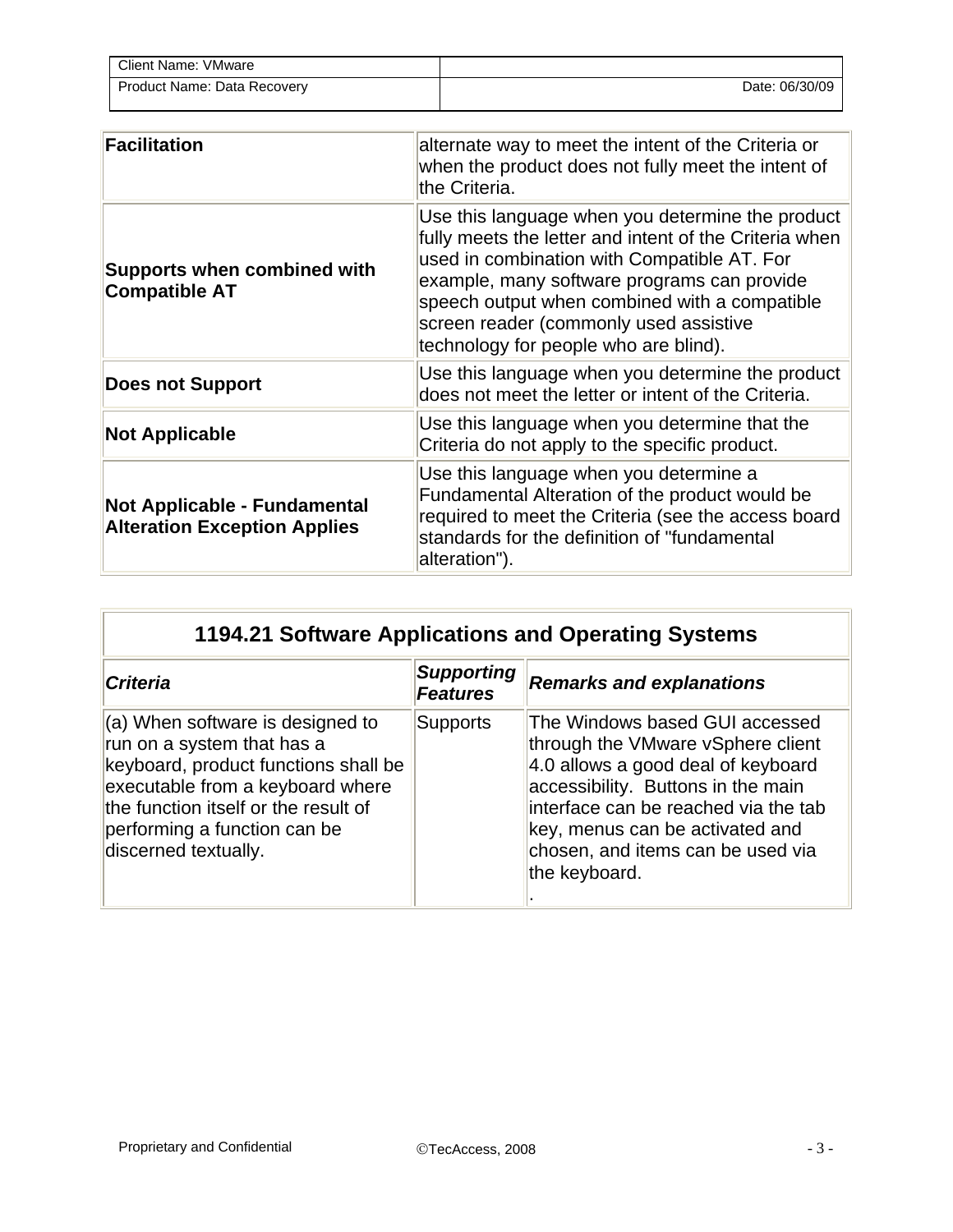| Client Name: VMware         |                |
|-----------------------------|----------------|
| Product Name: Data Recovery | Date: 06/30/09 |

| (b) Applications shall not disrupt or<br>disable activated features of other<br>products that are identified as<br>accessibility features, where those<br>features are developed and<br>documented according to industry<br>standards. Applications also shall<br>not disrupt or disable activated<br>features of any operating system<br>that are identified as accessibility<br>features where the application<br>programming interface for those<br>accessibility features has been<br>documented by the manufacturer of<br>the operating system and is<br>available to the product developer. | <b>Supports</b> | Virtual Infrastructure Data Recovery<br>does not interrupt or disable assistive<br>technology or assistive technology<br>features.                                                                                  |
|---------------------------------------------------------------------------------------------------------------------------------------------------------------------------------------------------------------------------------------------------------------------------------------------------------------------------------------------------------------------------------------------------------------------------------------------------------------------------------------------------------------------------------------------------------------------------------------------------|-----------------|---------------------------------------------------------------------------------------------------------------------------------------------------------------------------------------------------------------------|
| . (c) A well-defined on-<br>screenndication of the current focus<br>shall be provided that moves among<br>interactive interface elements as the<br>input focus changes. The focus shall<br>be programmatically exposed so<br>that Assistive Technology can track<br>focus and focus changes.                                                                                                                                                                                                                                                                                                      | <b>Supports</b> | Assistive technology can track focus<br>changes and determine what<br>interactive interface element has the<br>current focus. Focus can also be<br>tracked visually in many cases.                                  |
| (d) Sufficient information about a<br>user interface element including the<br>identity, operation and state of the<br>element shall be available to<br>Assistive Technology. When an<br>image represents a program<br>element, the information conveyed<br>by the image must also be available<br>in text.                                                                                                                                                                                                                                                                                        | <b>Supports</b> | Controls have sufficient information<br>for identifying them including name,<br>role, state and value information<br>provided through Microsoft Active<br>Accessibility (MSAA).<br>See Example in Delivery Document |
| (e) When bitmap images are used to<br>identify controls, status indicators, or<br>other programmatic elements, the<br>meaning assigned to those images<br>shall be consistent throughout an<br>application's performance.                                                                                                                                                                                                                                                                                                                                                                         | Supports        | Image meaning is consistent.                                                                                                                                                                                        |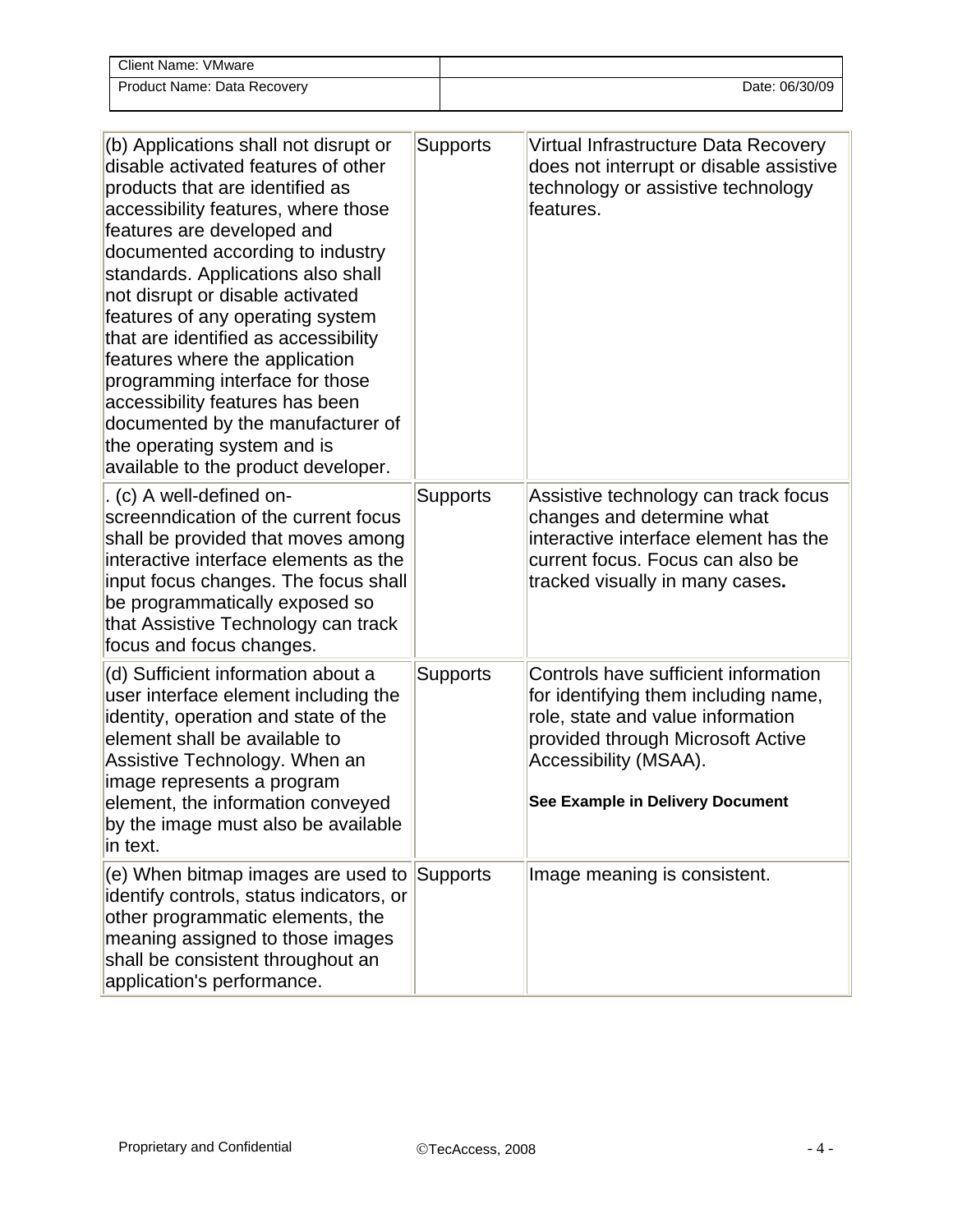| Client Name: VMware         |                |
|-----------------------------|----------------|
| Product Name: Data Recovery | Date: 06/30/09 |

| (f) Textual information shall be<br>provided through operating system<br>functions for displaying text. The<br>minimum information that shall be<br>made available is text content, text<br>input caret location, and text<br>attributes.                        | <b>Supports</b>                              | Text is available through the operating<br>system and assistive technology can<br>read it.                                                                                      |
|------------------------------------------------------------------------------------------------------------------------------------------------------------------------------------------------------------------------------------------------------------------|----------------------------------------------|---------------------------------------------------------------------------------------------------------------------------------------------------------------------------------|
| (g) Applications shall not override<br>user selected contrast and color<br>selections and other individual<br>display attributes.                                                                                                                                | <b>Supports</b><br>with<br><b>Exceptions</b> | Data Recovery does honor or extend<br>all Windows high contrast but not<br>large font settings.                                                                                 |
| (h) When animation is displayed, the Not<br>information shall be displayable in at Applicable<br>least one non-animated presentation<br>mode at the option of the user.                                                                                          |                                              | Animation is not used.                                                                                                                                                          |
| (i) Color coding shall not be used as<br>the only means of conveying<br>information, indicating an action,<br>prompting a response, or<br>distinguishing a visual element.                                                                                       | <b>Supports</b>                              | Color is not used as the sole means of<br>conveying important information.                                                                                                      |
| (j) When a product permits a user to<br>adjust color and contrast settings, a<br>variety of color selections capable of<br>producing a range of contrast levels<br>shall be provided.                                                                            | Not<br>Applicable                            | The Windows based GUI accessed<br>through the VMware VMware vSphere<br>client 4.0 does not permit a user to<br>adjust color or contrast settings.                               |
| (k) Software shall not use flashing or Supports<br>blinking text, objects, or other<br>elements having a flash or blink<br>frequency greater than 2 Hz and<br>lower than 55 Hz.                                                                                  |                                              | Blinking and flashing does not occur<br>in the prohibited range.                                                                                                                |
| (I) When electronic forms are used,<br>the form shall allow people using<br>Assistive Technology to access the<br>information, field elements, and<br>functionality required for completion<br>and submission of the form,<br>including all directions and cues. | <b>Supports</b>                              | Controls have sufficient information<br>for identifying them including name,<br>role, state and value information<br>provided through Microsoft Active<br>Accessibility (MSAA). |

## **1194.31 Functional performance criteria**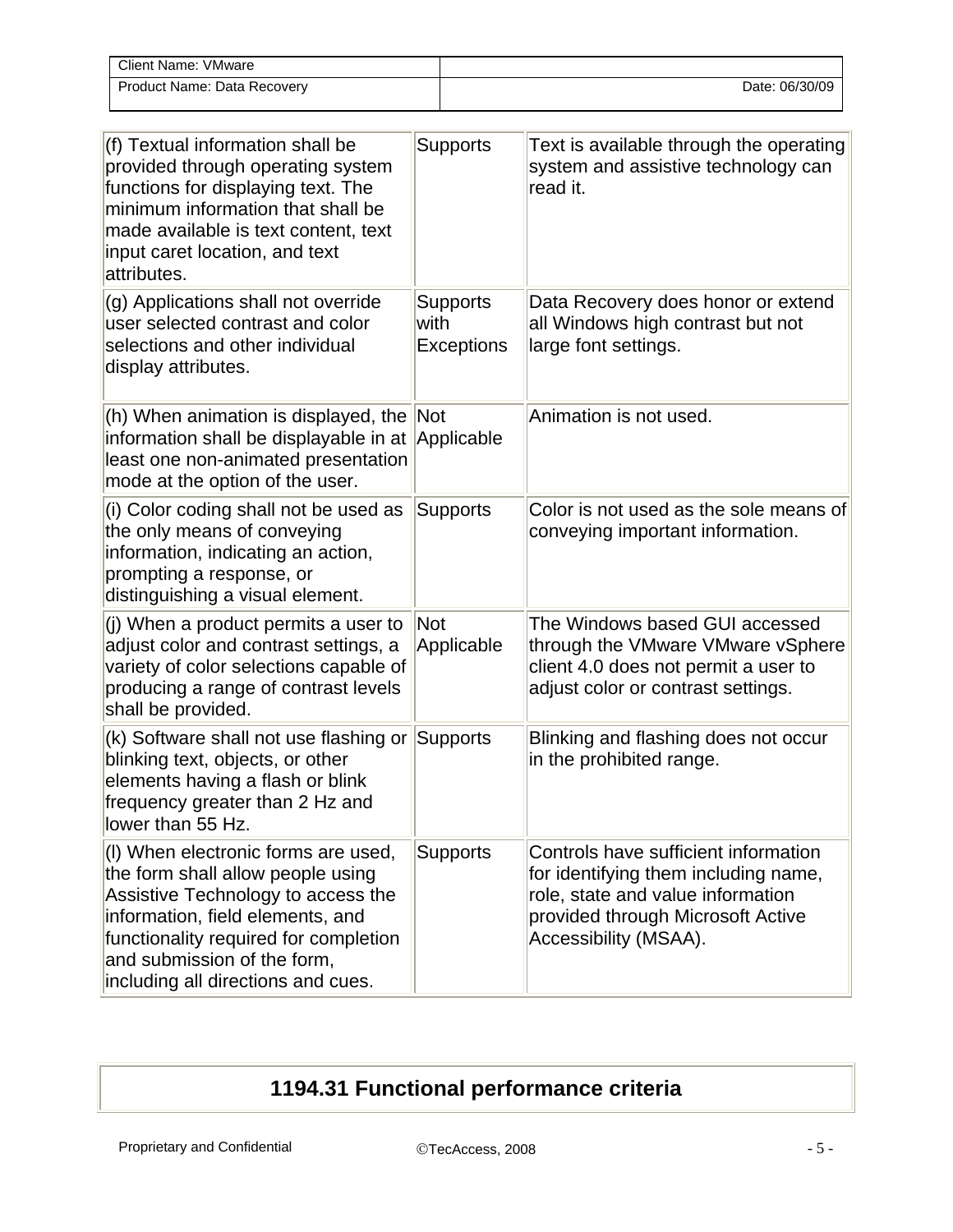| <b>Client Name: VMware</b>  |                |
|-----------------------------|----------------|
| Product Name: Data Recovery | Date: 06/30/09 |

| <b>Criteria</b>                                                                                                                                                                                                                                                                                                                     | <b>Supporting</b><br><b>Features</b> | <b>Remarks and explanations</b>                                                                                                                                                             |
|-------------------------------------------------------------------------------------------------------------------------------------------------------------------------------------------------------------------------------------------------------------------------------------------------------------------------------------|--------------------------------------|---------------------------------------------------------------------------------------------------------------------------------------------------------------------------------------------|
| (a) At least one mode of operation<br>and information retrieval that does<br>not require user vision shall be<br>provided, or support for assistive<br>technology used by people who are<br>blind or visually impaired shall be<br>provided.                                                                                        | <b>Supports</b>                      | Virtual Infrastructure - Data Recovery<br>appears to have full support for screen<br>reader assistive technology. Please<br>reference the included 1194.21 section<br>for specific details. |
| (b) At least one mode of operation<br>and information retrieval that does<br>not require visual acuity greater than<br>20/70 shall be provided in audio and<br>enlarged print output working<br>together or independently, or<br>support for assistive technology<br>used by people who are visually<br>impaired shall be provided. | <b>Supports</b>                      | Screen magnifiers do work with Virtual<br>Infrastructure - Data Recovery.<br>Please reference the included 1194.21<br>section for specific details.                                         |
| (c) At least one mode of operation<br>and information retrieval that does<br>not require user hearing shall be<br>provided, or support for assistive<br>technology used by people who are<br>deaf or hard of hearing shall be<br>provided.                                                                                          | <b>Supports</b>                      | Hearing is not required.                                                                                                                                                                    |
| (d) Where audio information is<br>important for the use of a product, at<br>least one mode of operation and<br>information retrieval shall be<br>provided in an enhanced auditory<br>fashion, or support for assistive<br>hearing devices shall be provided.                                                                        | <b>Not</b><br>Applicable             | Audio is not present.                                                                                                                                                                       |
| (e) At least one mode of operation<br>and information retrieval that does<br>not require user speech shall be<br>provided, or support for assistive<br>technology used by people with<br>disabilities shall be provided.                                                                                                            | <b>Supports</b>                      | User speech is not required.                                                                                                                                                                |
| (f) At least one mode of operation<br>and information retrieval that does<br>not require fine motor control or<br>simultaneous actions and that is<br>operable with limited reach and                                                                                                                                               | <b>Supports</b>                      | Please refer to 1194.21 for details.                                                                                                                                                        |